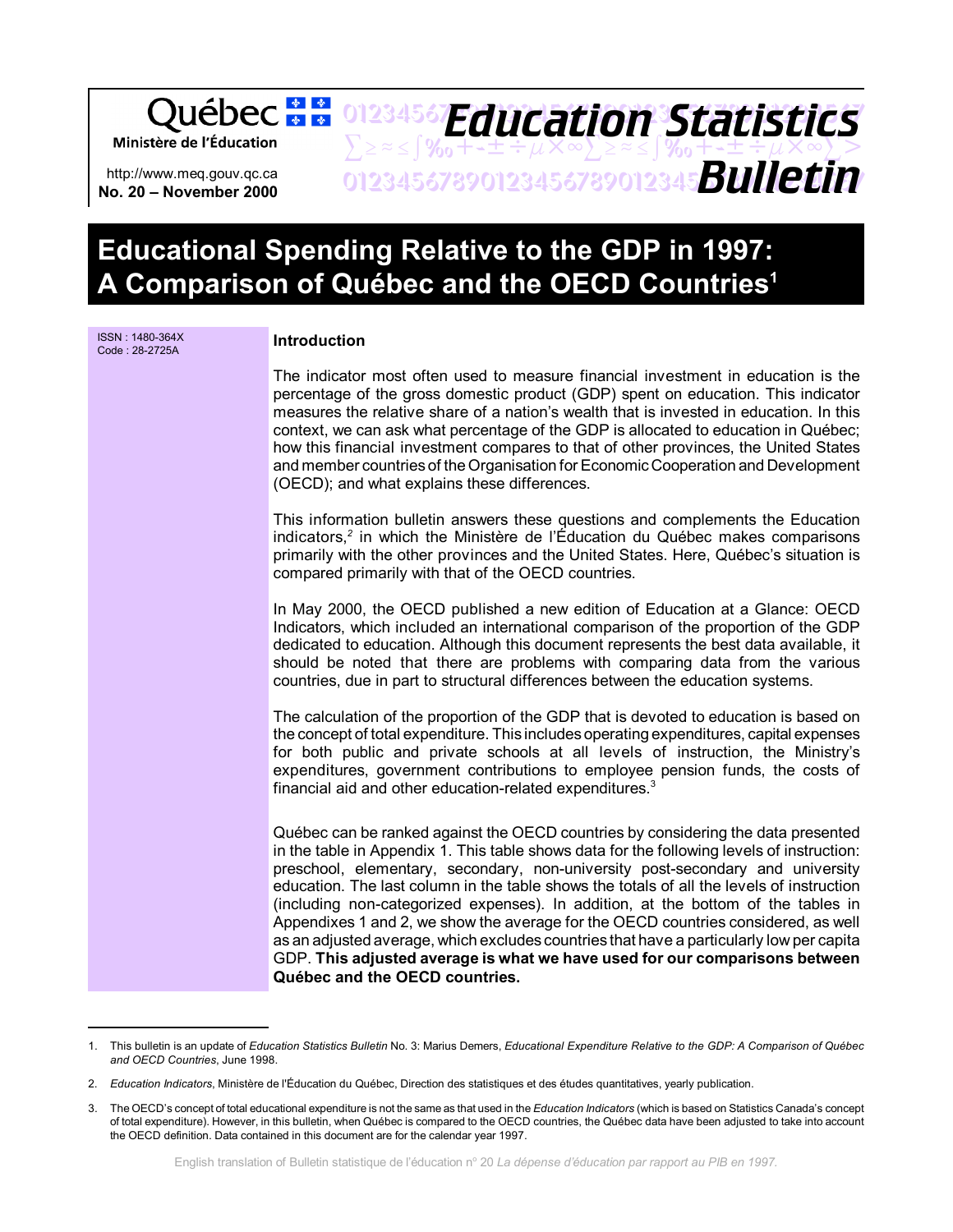# **Educational Expenditure Relative to the GDP**

In 1997, Québec spent a larger portion of its GDP on education (7.0%) than the rest of Canada (6.4%), the United States (6.9%) and almost all the OECD countries for which data were available (5.9%). In 1997, only Korea earmarked a larger percentage of its GDP for education than Québec (7.4%). For 1999, we estimate that Québec spent the same percentage of its GDP on education as in 1997 (7.0%), while the rest of Canada and the United States spent 6.2% and 7.0% respectively, as shown in Table 1 below.

| Educational expenditure |  |  | Table 1 |  |
|-------------------------|--|--|---------|--|
|                         |  |  |         |  |

relative to the GD

| ble 1           |                         | 1994 | 1997 | 1999 |  |
|-----------------|-------------------------|------|------|------|--|
| diture<br>P(% ) | Québec                  | 8,0  | 7.0  | 7,0  |  |
|                 | Canada excluding Québec | 7,0  | 6,4  | 6,2  |  |
|                 | <b>United States</b>    | 6,6  | 6,9  | 7.0  |  |
|                 | Adjusted OECD average   | 6.2  | 5,9  | n/a  |  |

n/a: not available

The most recent available data (1997) indicate that the portion of the GDP that Québec spends on education is 1.1 percentage points higher than the OECD average; a considerable difference. In effect, 1.1% of Québec's GDP (which was \$187.3 billion in 1997) represents a total of \$2.1 billion.

To explain Québec's greater financial investment in education we must consider all available information on the contributing factors. The factors for which we have information may be grouped into four large categories: per-student spending, collective wealth (defined by the per capita GDP), school attendance rates and the demographic factor (see Appendix 3). When all levels of instruction are considered, the school attendance rate is defined as the ratio of the school population to the total 5-29 age group, while the demographic factor is the ratio of the 5-29 age group to the total population.

The following simulation will help readers understand the role of each factor in determining the financial investment of each area. Let us assume that all the factors except one are identical for each area. If per-student spending is different, then the area with the higher spending invests more because it must allocate a larger proportion of resources is to education.

The less wealthy area (with a lower per capita GDP) spends a greater portion of its GDP on education than the more wealthy area for the same quantity of resources allocated to its students. If the school attendance rate or the proportion of the school-age population is different, then a higher ratio will reflect a larger financial investment because more financial resources are required.

# **Total Educational Spending Per Student**

Table 2 shows data on total spending per-student for elementary, secondary and university education as well as the totals for all levels of instruction. Currently, the data do not allow us to make comparisons for college-level education. However, the college-level data are included in the totals for all the levels of instruction.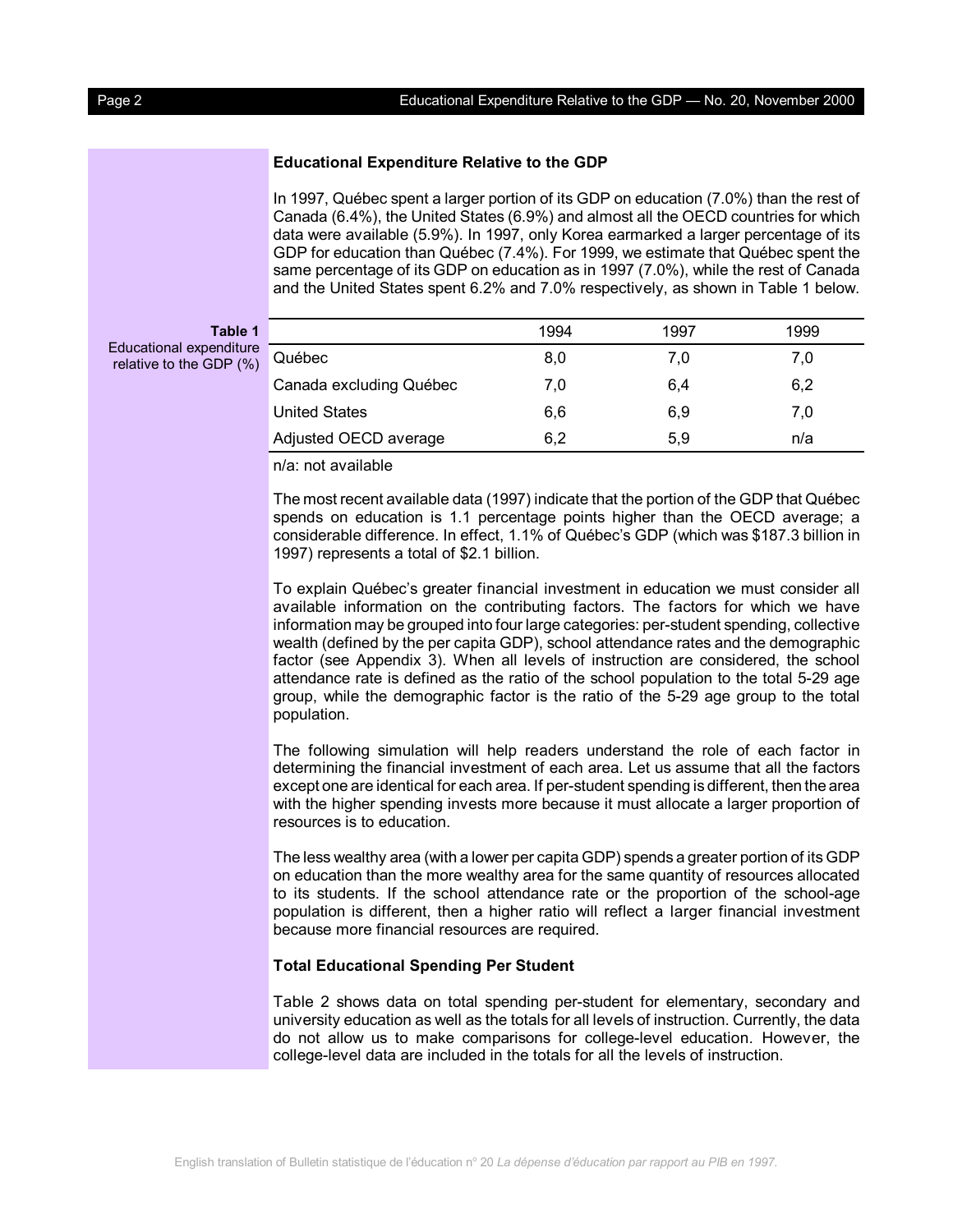Page 3 Educational Expenditure Relative to the GDP — No. 20, November 2000

**Table 2** Total educational spending per-studen per level of public instruction in 1997 (converted into Canadian dollars converted using Purchasing Power Parity (PPP) exchange rates)

|                          | Elementary | Secondary | University | All Levels of<br>Instruction <sup>1</sup> |
|--------------------------|------------|-----------|------------|-------------------------------------------|
| Québec                   | 5 2 7 7    | 7 299     | 17 739     | 8 192                                     |
| Adjusted OECD<br>average | 5 2 2 7    | 6899      | 11 685     | 7400                                      |
| $V$ Difference $(\% )$   |            | 6         | 52         | 11                                        |

In 1997, total spending per-student for all levels of instruction was \$8 192 in Québec, compared with an average of \$7 400 for the OECD countries, for a difference of 11%.

Québec's per-student spending figures for elementary (\$5 277) and secondary (\$7 299) education were slightly higher than the OECD average. More than half of the countries considered had per-student spending figures lower than Québec (see the table in Appendix 2). If one takes the average of Québec's elementary and secondary education per-student spending (\$6 248), this figure is close to the OECD average (\$6 238).

With respect to university education, Québec's per-student spending (\$17 739) was 52% higher than the OECD average (\$11 685) in 1997. In fact, only two countries had a per-student figure higher than Québec: Switzerland (\$19 362) and the United States (\$20 421). Per-student spending in Québec is very close to that of Canada (\$17 284). The OECD does not currently furnish the detailed data that would be needed to explain the differences between the countries with respect to per-student spending at the university level. However, it is likely that the cost of teachers in Québec (North American context) is higher than the OECD average.

In fact, the OECD publication only supplies data on teacher costs at the elementary and secondary education levels. Teacher costs refer not only to teachers' salaries, but also to all the related personnel costs.

Two main elements can be used to compare teacher costs per student: the statutory salary and the student-teacher ratio. The student-teacher ratio is obtained by dividing the number of students by the number of teachers (data on enrolments and teaching personnel is expressed in full-time equivalents).

#### **Teacher Salaries**

In another statistics bulletin, $<sup>2</sup>$  we presented a comparison of the salaries and teaching</sup> time of teachers in public elementary and lower secondary schools in Québec and in the OECD countries for 1997-1998. We considered starting salaries (at the beginning of a career), salaries after 15 years of experience and maximum salaries (at the top of pay scales). Salaries were also compared with other variables such as per capita GDP.

<sup>1.</sup> Including preschool and college-level education and non-categorized expenses. According to the new international classification, Québec pre-university collegiate education corresponds to post-secondary non-tertiary level 4A education and technical collegiate education corresponds to tertiary 5B education. These equivalencies are the same as those defined by Statistics Canada for Canada. See, Diane Foucault, "Québec's Education System and the International Standard Classification of Education," *Education Statistics Bulletin* No. 18, September 2000.

<sup>2.</sup> Marius Demers, "Statutory Salaries of Teachers in Public Elementary and Secondary Schools in 1997-1998: A Comparison of Québec and OECD Countries," *Education Statistics Bulletin* No. 19, September 2000.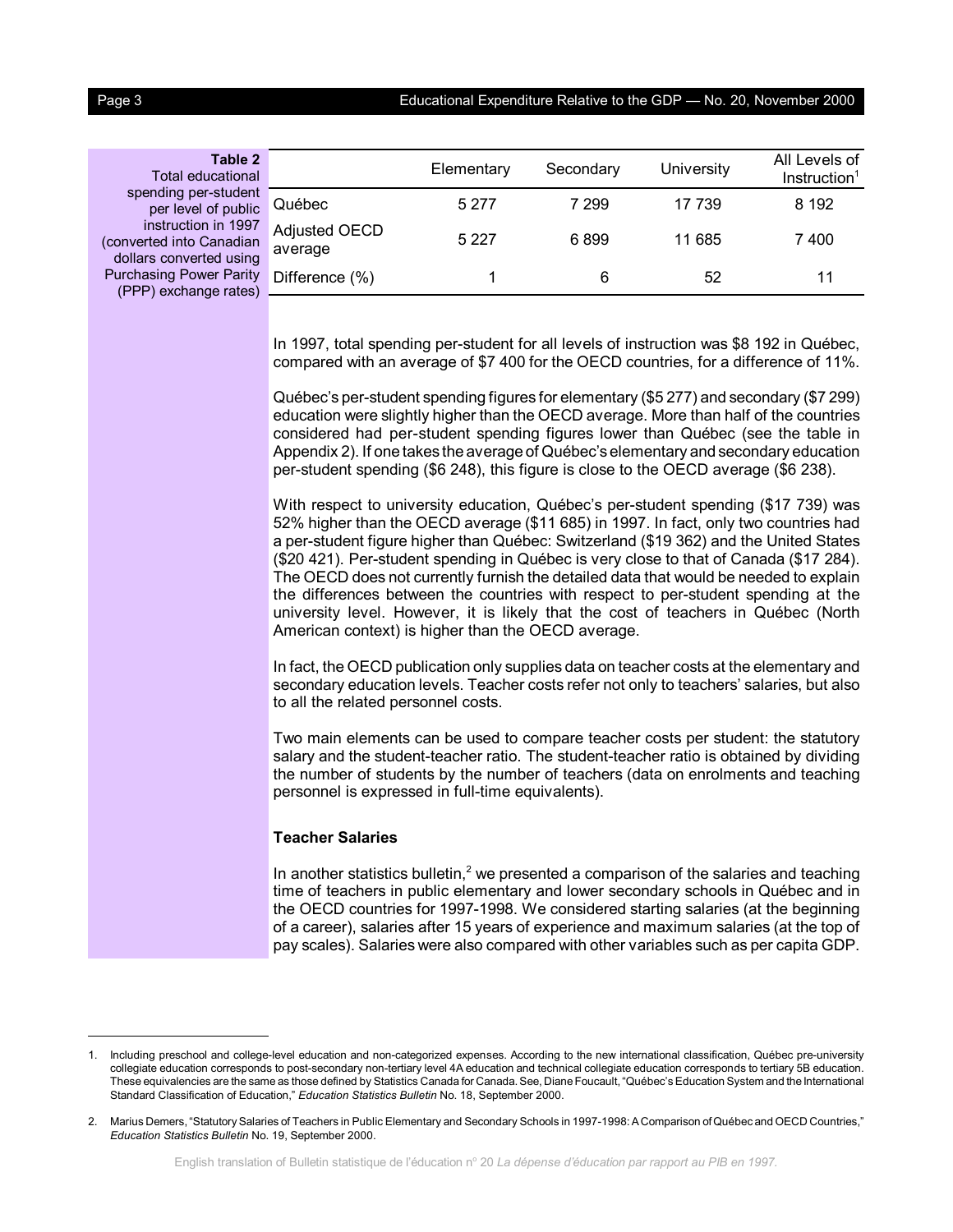#### Page 4 **Educational Expenditure Relative to the GDP** — No. 20, November 2000

According to all the indicators considered, the salaries of teachers in Québec school boards are usually higher than the OECD average.<sup>1</sup> The following table compares annual statutory salaries for teachers in Secondary Cycle One (1994-95) in Québec with the OECD average for the lower secondary school level.

# **Tableau 3**

Annual statutory salaries for teachers in public institutions in 1997-1998 (in PPP-converted Canadian dollars)

|                       | Starting salary | Salary after<br>15 years of<br>experience | Maximum salary |
|-----------------------|-----------------|-------------------------------------------|----------------|
| Québec                | 32 305          | 49 340                                    | 49 340         |
| Adjusted OECD average | 27 052          | 37 733                                    | 45 356         |
| Difference (%)        | 19              | 31                                        | 9              |

The difference between salaries is particularly high for teachers with 15 years of experience, primarily because Québec teachers reach the top of their payscale after 15 years of experience, whereas in the OECD countries, the maximum salary is attained after an average of 26 years of experience.

It should be noted, however, that teachers employed by Québec school boards are on average paid less than their colleagues in the rest of Canada and in the United States.<sup>3</sup>

# **Student-Teacher Ratio**

Table 4 compares student-teacher ratios for elementary and secondary education in 1997-1998 in Québec and the average for the OECD countries.

| Table 4                                       |                                           | <b>Elementary Education</b> | Secondary Education |
|-----------------------------------------------|-------------------------------------------|-----------------------------|---------------------|
| Student-teacher ratio<br>in public elementary | Québec                                    | 18.4                        | 14.9                |
| in 1997-1998                                  | d secondary schools Adjusted OECD average | 18.3                        | 16.1                |
|                                               | Difference (%)                            |                             | -7                  |

The figures show that the average number of students per teacher is about the same as the OECD average in Québec public elementary schools, but 7% lower at the secondary school level.

The OECD publication *Education at a Glance: OECD Indicators* presents data permitting comparison of the factors that determine the student-teacher ratio in public institutions at the Secondary Cycle One level for certain countries.<sup>3</sup> Table 5 shows the

and

<sup>1.</sup> In comparisons with OECD countries, we have considered the pay scales of Québec teachers with 17 years of training, which is the norm in Québec. This pay scale has 15 levels corresponding to the teachers' years of experience.

<sup>2.</sup> See the British Colombia Ministry of Education document entitled *Inter-Provincial Education Statistics Project* (available on the Internet at [http://www.bced.gov.bc.ca/statistics/interprovincial/\),](http://www.bced.gov.bc.ca/statistics/interprovincial/) as well as the Ministère de l'Éducation document *Education Indicators* (section 1.9): *Average Salary of Teachers in School Boards*. This document is available on the Internet at<http://www.meq.gouv.qc.ca/STAT/indic00/indic00a.htm>

<sup>3.</sup> The average number of students per teacher in the first cycle of secondary school is 15.6 in the OECD countries. Data needed to calculate this ratio are not available for Québec. Factors that cause the average number of students per teacher to vary slightly from the beginning to the end of secondary school are primarily linked to the composition of the student population. For example, there is a higher proportion of students with handicaps or with learning difficulties or social maladjustments Secondary Cycle One than in Secondary Cycle Two, while in Secondary Cycle Two, the ratio is affected by the presence of vocational education students. Since the student-teacher ratio is smaller for these two groups of students, these factors at least partially cancel each other out.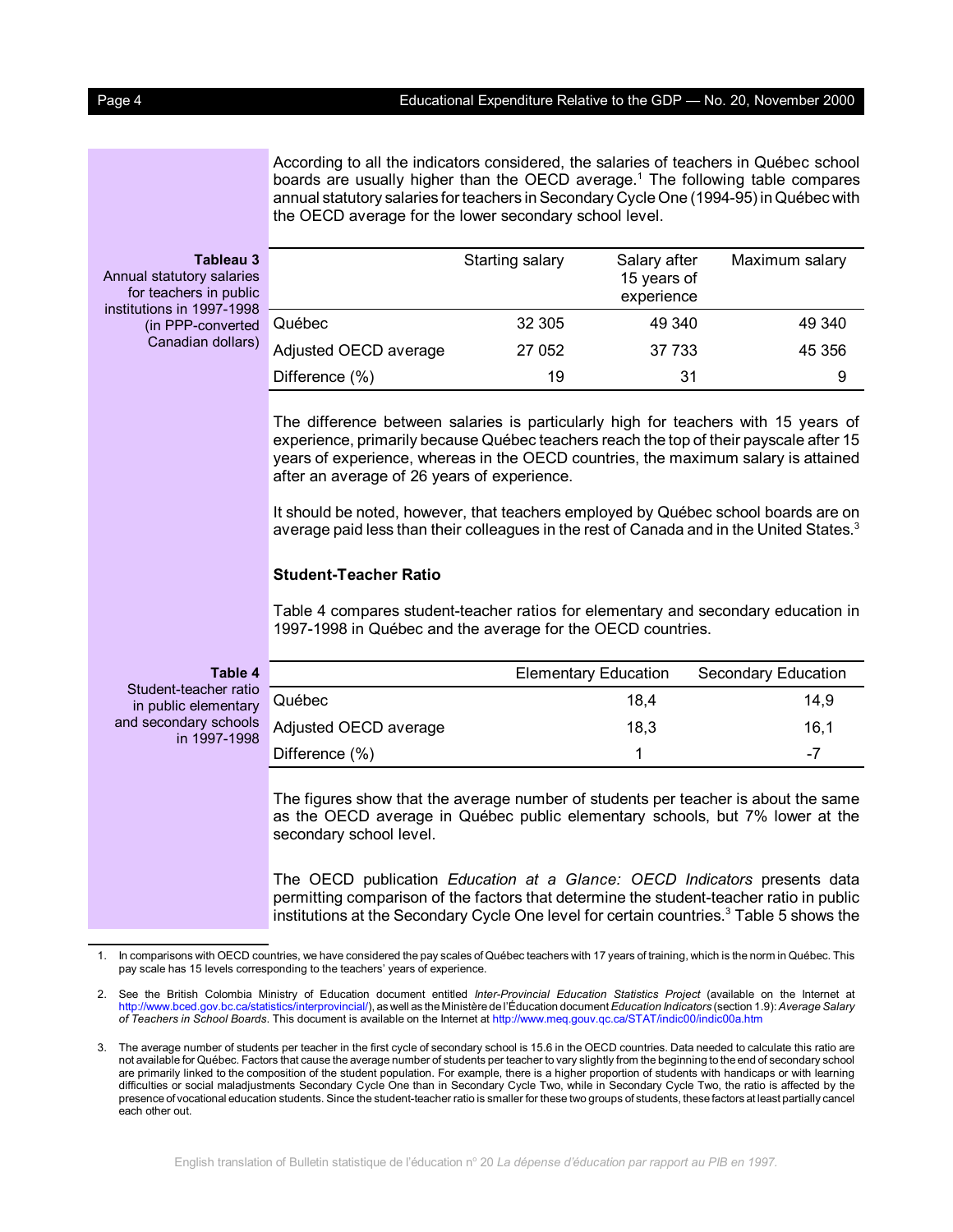| 5<br>ıе<br>۱e  |                       | Instruction time<br>(students) (hours<br>per year) | Teaching time<br>(teachers)<br>(hours per year) | Average number of<br>students per class |
|----------------|-----------------------|----------------------------------------------------|-------------------------------------------------|-----------------------------------------|
| ıе<br>er<br>າຣ | Québec                | 900                                                | 615                                             | 22                                      |
| le<br>រខ       | Adjusted OECD average | 950                                                | 717                                             | 21                                      |
|                | Difference (%)        | -5                                                 | -14                                             | 5                                       |

three factors that determine this level.<sup>1</sup>

**Table 5** Instruction time (students), teaching tim (teachers) and averag number of students pe class in public institution at the Secondary Cycl One level in 1997-199

> Instruction time is defined here as the number of hours of instruction that students must receive per year. Teaching time is calculated on the basis of the annual number of hours a teacher spends teaching in the classroom; this indicator does not take into account the hours that a teacher spends on other activities, such as preparing for courses, helping students or attending training sessions and meetings. Average class size indicates the average number of students per class; this is a theoretical measure calculated by multiplying the student-teacher ratio by the students' instruction time and dividing this product by the teachers' teaching time (according to the OECD's method). $^2$

> It appears that instruction time is slightly lower and teaching time considerably lower in Québec, but that the average class size is larger than the average for OECD countries for which data were available.

> The following simulation may be used to clarify the way in which each of these factors influences educational spending. Let us assume that two countries have identical education systems except for one of the following factors: teachers' teaching time, students' instruction time or average class size. If teachers' teaching time is different, then the country with the lower teaching time must hire more teachers and educational spending will therefore be higher. If students' instruction time is different, then the country with the lower instruction time will require fewer teachers to provide educational services and educational spending will therefore be lower. The same reasoning may be applied to average class size to demonstrate that the country with more students per class will have a smaller financial investment in education.

> Returning to the comparison between Québec and the OECD average, we see that of the three factors that influence the student-teacher ratio, one widens the gap between educational expenditure in Québec and the OECD average (lower teaching time in Québec), and two reduce it (lower instruction time and larger average class size in Québec).

> The following table presents a summary of the degree to which factors contribute to the difference between the teaching costs per student ratio in public institutions at the Secondary Cycle One level. In this instance, salary costs are based on maximum salary.

> It is estimated that, in 1997-1998, teaching costs per student at the Secondary Cycle One level were \$3 312 in Québec and \$2 903 for the OECD countries, on average; a difference of \$409.

<sup>1.</sup> Note that the student-teacher ratio does not indicate the average number of students per class (average class size). To understand the difference between the student-teacher ratio and the average class size, one must consider the student-teacher ratio as a composite indicator, i.e. the result of the three factors that determine the ratio. These factors are average class size, average teaching time of teachers and the average instruction time of students.

<sup>2.</sup> More complete definitions are provided in the OECD publication, *Education at a Glance: OECD Indicators*. It should be noted that, for Québec, the enrolments considered for the calculation of the student-teacher ratio, and therefore indirectly for the calculation of the average number of students per class, include all educational activities in the school boards (regular education, welcoming and francization classes, vocational education, students with handicaps or learning difficulties or social maladjustments, adult education, etc.).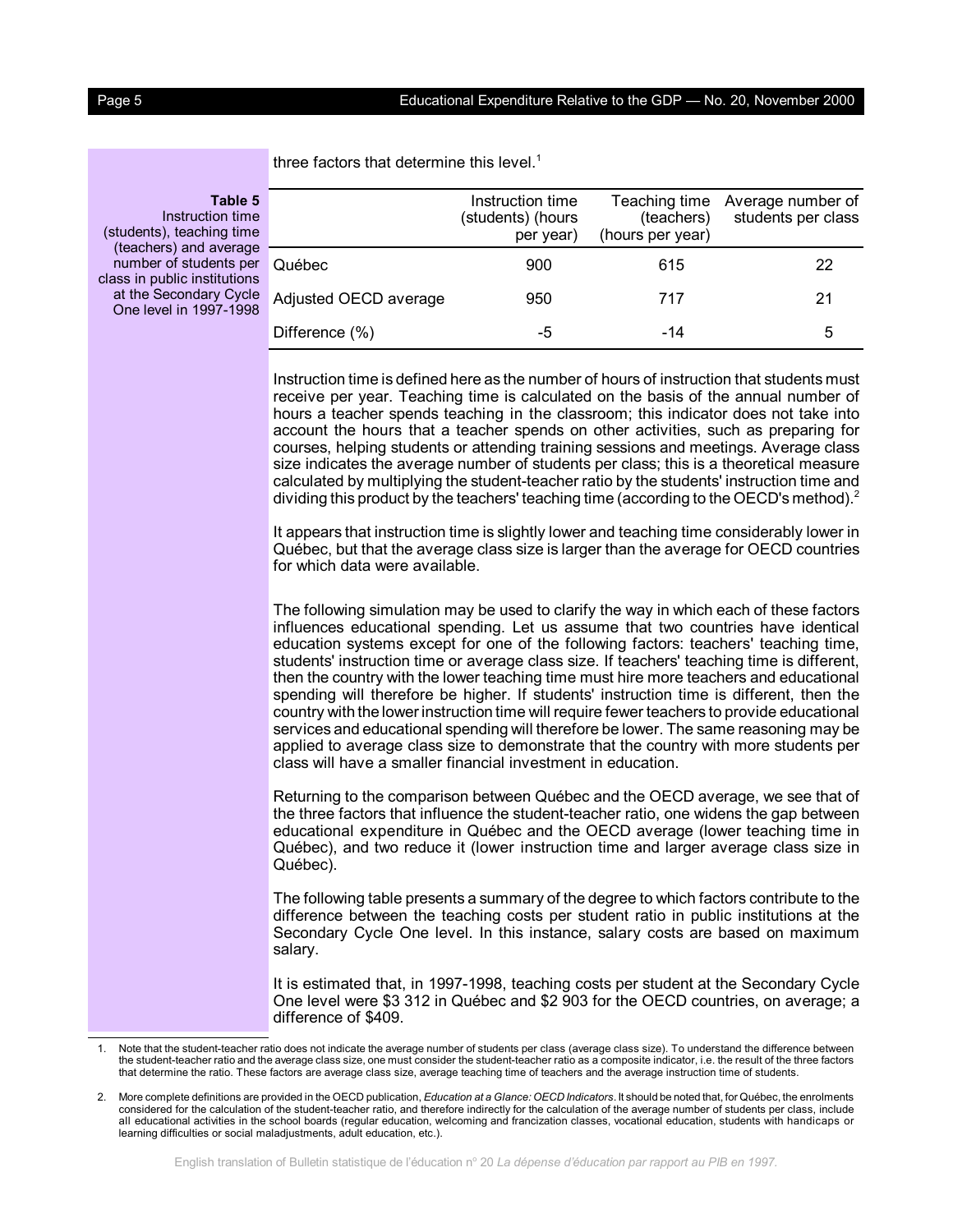Page 6 **Educational Expenditure Relative to the GDP** — No. 20, November 2000

**Table 6** Impact of various factors on teachers' salary costs per student D in public institutions at the Secondary Cycle One level in 1997-1998 (in PPP-converted Canadian dollars)

| Salary costs per student for Québec teachers            | 3 3 1 2 |
|---------------------------------------------------------|---------|
| Salary costs per student for teachers in OECD countries | 2 9 0 3 |
| Difference between Québec and OECD countries            | 409     |
| Factors accounting for this difference:                 |         |
| Teachers' salaries                                      | 262     |
| Instruction time (students)                             | -169    |
| Teaching time (teachers)                                | 477     |
| Average class size                                      | -161    |
| Total                                                   | 409     |

The salaries of Québec teachers, which were somewhat higher than the OECD country average, as well as the fact that Québec teachers spend less time teaching in the classroom, contributed considerably to the higher teaching costs (\$262 + \$477 = \$739). The lower instruction time for students in Québec and the higher average class size than the OECD average reduced the gap in salary costs  $([-$169] + [-$161] = -$330)$ . The net effect of these factors is a difference of \$409 in the teaching costs per student. We do not have the necessary data to do such a detailed calculation for elementary school and for Secondary Cycle Two, but the data available indicate that the teacher cost per student is slightly higher in Québec at all levels of instruction.

Since Québec's total expenditure per student for pre-school, elementary and secondary education is very close to the OECD average, Québec's higher teacher costs for 1997-1998 must be compensated by other per-student expenses that are lower than the OECD average.

There are, of course, major differences between countries concerning the values that determine the teacher cost per student. For more information on the data from each country, see the OECD publication.

Comparisons by country demonstrate the various decisions made with respect to the combination of factors selected by each country. The combination of factors chosen by a given country has a direct impact on per-student costs, and also determines the working conditions of teachers and the quality of the instruction that students receive.

#### **Collective Wealth**

The second factor considered in the analysis of the difference between Québec and the OECD average, in terms of the percentage of the GDP spent on education, is collective wealth.

In 1997, Québec's per capita GDP was \$25 644, compared with \$27 026, the adjusted average for the OECD countries' average; a difference of 5%. Since Québec is slightly less wealthy than the adjusted OECD average, for a given educational expenditure, Québec spends a larger portion of its GDP. This factor thus contributed to widening the gap between the relative amount of financial support for education in Québec and the OECD average (see the summary of contributing factors later in this document).

# **School attendance rates**

The school attendance rate is defined here as the ratio of total enrolments (expressed in full-time enrolment equivalents) for all levels of instruction to the population of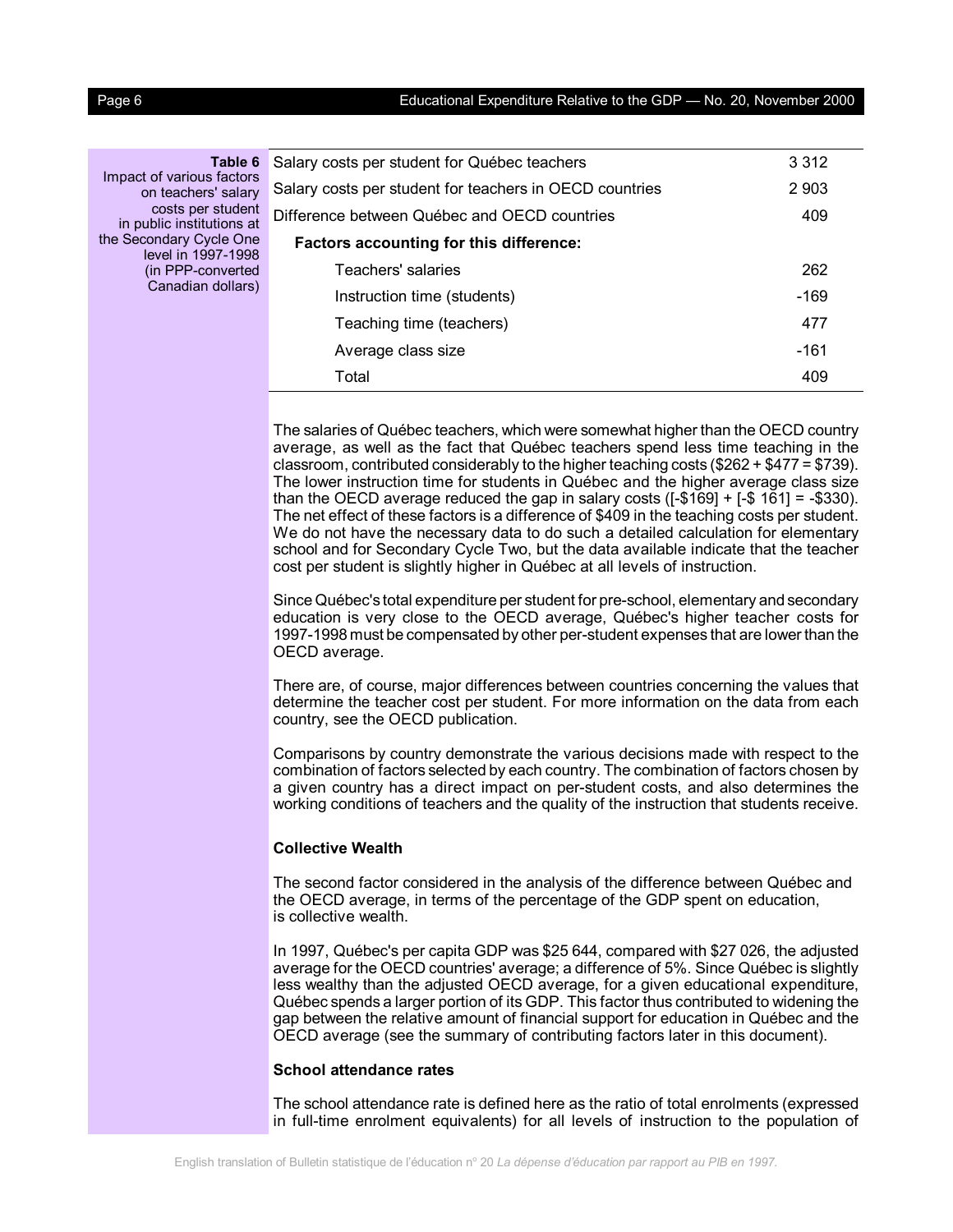5-to-29-year-olds. A higher school attendance rate for an area indicates (all other variables being equal) that more individuals will attend school in this area and, therefore, that a larger financial investment in education will be required.

The 2000 edition of Education at a Glance: OECD Indicators does not supply data on school attendance rates for the population between the ages of 5 and 29. In order to calculate the relative contribution of various factors to the difference between the financial support provided by Québec and the average support provided by OECD countries, we had to estimate the school attendance rate. The following table presents a comparison between Québec's enrolment rates<sup>1</sup> by age group and the OECD average.

**Table 7** Enrolment rates (%) per age group in 1997-1998

|                       | Students aged 5 to<br>14 years as a % of<br>the population of<br>the same age group | 19 years as a % of 29 years as a % of<br>the population of<br>the same age group | Students aged 15 to Students aged 20 to<br>the population of<br>the same age group |
|-----------------------|-------------------------------------------------------------------------------------|----------------------------------------------------------------------------------|------------------------------------------------------------------------------------|
| Québec                | 96.0                                                                                | 88.1                                                                             | 31,1                                                                               |
| Adjusted OECD average | 98,5                                                                                | 80,0                                                                             | 22,3                                                                               |

The enrolment rate for students between 5 and 14 years old is slightly lower in Québec, but the Québec rates for students in the 15 to 19 and 20 to 29 age groups are considerably higher than the OECD average. The higher enrolment rates for older students are explained by a higher school attendance rate in Québec post-secondary schools. This factor tended to increase the proportion of Québec's GDP dedicated to education (see the Summary of Factors at Play below).

#### **Demographic Factor**

The age structure of the population of the areas considered also contributes to the differences observed in the proportion of the GDP spent on education.

The demographic factor is defined here as the proportion of the total population that is between 5 and 29 years of age, which is the segment of the population that is most likely to attend school. For a given area (all other variables being equal), a larger proportion of young people in the total population indicates that there will be more persons attending school in this area and that, therefore, a greater financial investment in education will be required.

In 1998, this proportion was 33% in Québec, whereas the OECD average was 34%. The fact that the school-age population is smaller in Québec contributed to reduce the gap between Québec's financial support of education and the average of the OECD countries considered.

It should also be noted that this proportion greatly decreased in Québec between 1981 and 1998: it declined from 43% to 33%. This could have caused a significant decrease in financial support for education. However, such was not the case because, at the same time, there was a great increase in school attendance rate. Thus, the opposite effects of these two factors cancelled each other out to a considerable extent.

<sup>1.</sup> Unlike school attendance rates, enrolment rates are calculated by dividing the number of students of a particular age group by the total population in the same age group. Enrolment is expressed in terms of the number of individuals and includes both full-time and part-time students.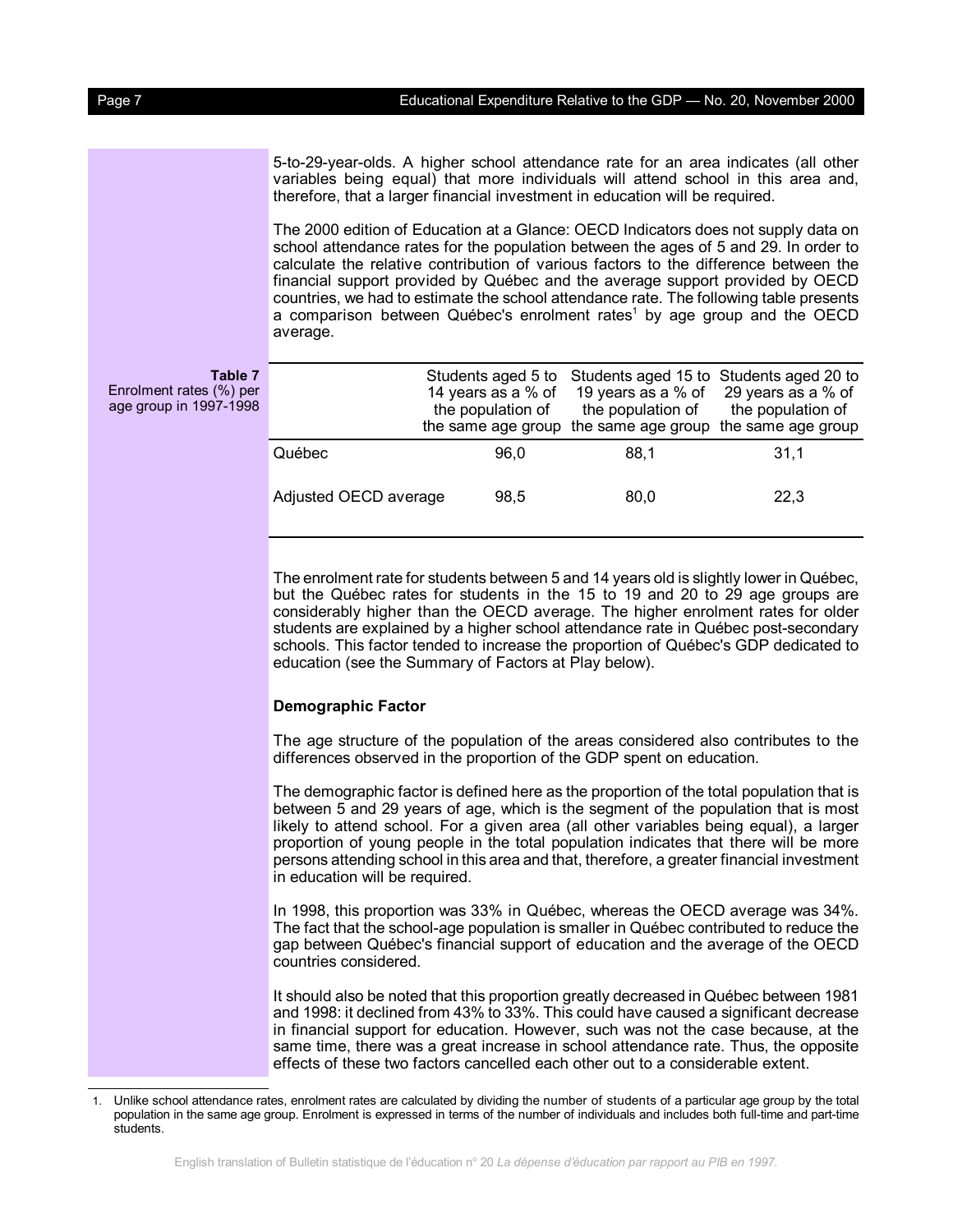# **Summary of Factors at Play**

In 1997, Québec allocated 7.0% of its GDP to education, compared with the OECD countries' average of 5.9%, for a difference of 1.1 percentage points.

Table 8 indicates the degree to which the main factors contribute to this difference. The "positive" factors are those that increase in educational spending in Québec and the "negative" factors are those that reduce it.

**Table 8**

Impact of the various F factors on the gap between the proportion E of the GDP dedicated to education in Québec and the OECD average **F** in 1997

| Educational spending in relation to the GDP in Québec (%)       | 7.0    |
|-----------------------------------------------------------------|--------|
| Educational spending in relation to the GDP in OECD countries   | 5.9    |
| Difference (Québec - OECD countries) in percentage points       | 1.1    |
| Factors contributing to this difference (in percentage points): |        |
| Higher per-student spending in Québec                           | 0.7    |
| Lower per capita GDP in Québec                                  | 0.3    |
| Higher school attendance rates in Québec                        | 0.4    |
| Demographic factor (fewer young people in Québec)               | $-0.2$ |
| Residual factor                                                 | $-0.1$ |
|                                                                 |        |
| Total                                                           | 1.1    |

In 1997, Québec's total educational spending per student at all levels of instruction (\$8 192) was 11% higher than the OECD average (\$7 400). As Québec's total spending per student at the preschool, elementary and secondary levels was essentially the same as the OECD average, it is Québec's higher post-secondary per-student spending that is responsible for the gap between the total per-student spending for all levels of instruction. This factor contributes 0.7 of a percentage point to the difference in the portion of the GDP dedicated to education in Québec and the OECD average.

In addition, Québec's per capita GDP, which was slightly less than the adjusted OECD average, also increased the difference in the portion of the GDP dedicated to education by 0.3 of a percentage point.

The higher school attendance rate in Québec schools increased the difference by 0.4 of a percentage point because Québec's school attendance rate in post-secondary education in 1997 is higher than the OECD average, this factor contributes greatly to the higher overall rate.

Finally, the demographic factor (relatively fewer young people in Québec) reduced the difference between the proportion of the GDP dedicated to education in Québec and in the OECD countries by 0.2 of a percentage point.

**For further** Marius Demers **information:** Direction des statistiques et des études quantitatives Tel.: (418) 644-5815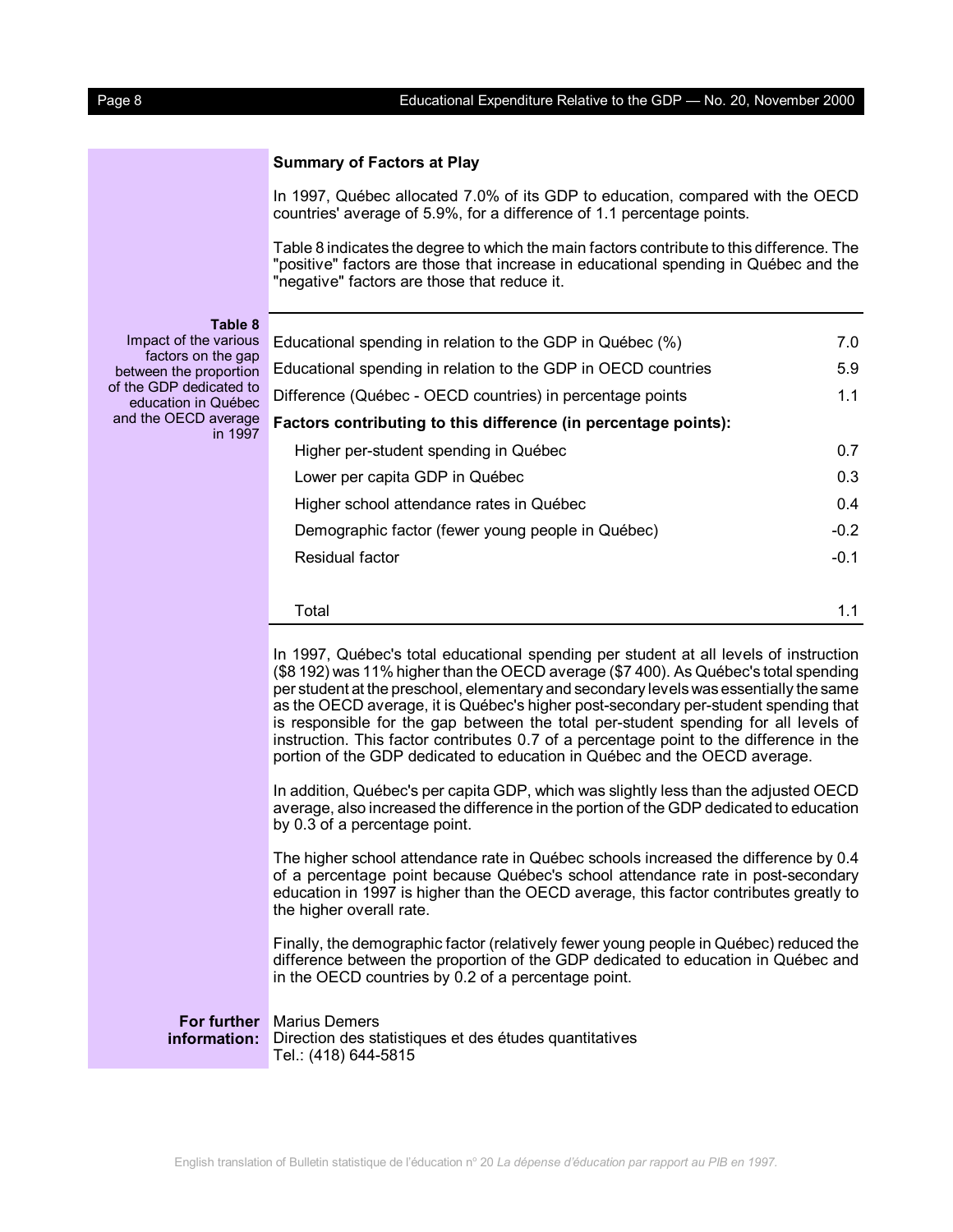# Page 9 Educational Expenditure Relative to the GDP — No. 20, November 2000

| <b>Other Education</b><br><b>Statistics Bulletins</b><br>available: | • Lespérance, André. Level of Graduation Upon Leaving the Education System, No.<br>1, November 1997.<br>• Demers, Marius. Statutory Salaries and Teaching Time of Teachers in Public                         |
|---------------------------------------------------------------------|--------------------------------------------------------------------------------------------------------------------------------------------------------------------------------------------------------------|
|                                                                     | Elementary and Lower Secondary Schools: A Comparison of Québec and OECD<br>Countries, No. 2, November 1997.                                                                                                  |
|                                                                     | • Demers, Marius. Educational Expenditure Relative to the GDP: A Comparison of<br>Québec and OECD Countries, No. 3, June 1998.                                                                               |
|                                                                     | • Maheu, Robert. Graduation from Secondary School, College and University in 1995:<br>A Comparison of Québec and OECD Countries, No. 4, June 1998.                                                           |
|                                                                     | • Beauchesne, Luc. Secondary Schools and College Graduates: A Sociodemographic<br>Analysis, No. 5, June 1998.                                                                                                |
|                                                                     | • St-Germain, Claude. Québec Student Achievement in Mathematics and Science: An<br>International Comparison, No. 6, June 1998.                                                                               |
|                                                                     | • Foucault, Diane. The Aboriginal School Population of Québec, No. 7, September<br>1998.                                                                                                                     |
|                                                                     | • Demers, Marius. The Return on Investment in Education, No. 8, November 1998.<br>• Ouellette, Raymond. Projections of Teaching Staff in Québec School Boards: 1996-<br>97 to 2008-09, No. 9, February 1999. |
|                                                                     | • St-Germain, Claude. The Linguistic Situation in the Education Sector, 1997-98, No.<br>10, March 1999.                                                                                                      |
|                                                                     | • St-Germain, Claude. Education Level of the Adult Populations of the Principal Cultural<br>Communities of Québec in 1996, No. 11, May 1999.                                                                 |
|                                                                     | • DUFORT, Jean-Pierre. Secondary School Vocational Education, No 12, september<br>1999.                                                                                                                      |
|                                                                     | • St-Germain, Claude. The Linguistic Situation in the Education Sector, 1997-98, No.<br>13, March 1999.                                                                                                      |
|                                                                     | • Lespérance, André, Pierre Ducharme and Diane Foucault. Dropping Out of School,<br>No. 14, March 2000.                                                                                                      |
|                                                                     | · Ouellette, Raymond. School Administrators in Québec School Boards, No. 15, May<br>2000.                                                                                                                    |
|                                                                     | · Demers, Marius. Education pays!, No. 16, June 2000.<br>• Audet, Marc. The Professional Integration of Holders of Bachelor's and Master's                                                                   |
|                                                                     | Degrees Over the Past Two Decades no. 17, august 2000.<br>• Foucault, Diane. Québec's Education System and the International Standard<br>Classification of Education, No. 18, September 2000.                |
|                                                                     | • Demers, Marius. Statutory Salaries of Teachers in Public Elementary and Secondary<br>Schools in 1997-1998: A Comparison of Québec and OECD Countries, No. 19,<br>September 2000.                           |
|                                                                     |                                                                                                                                                                                                              |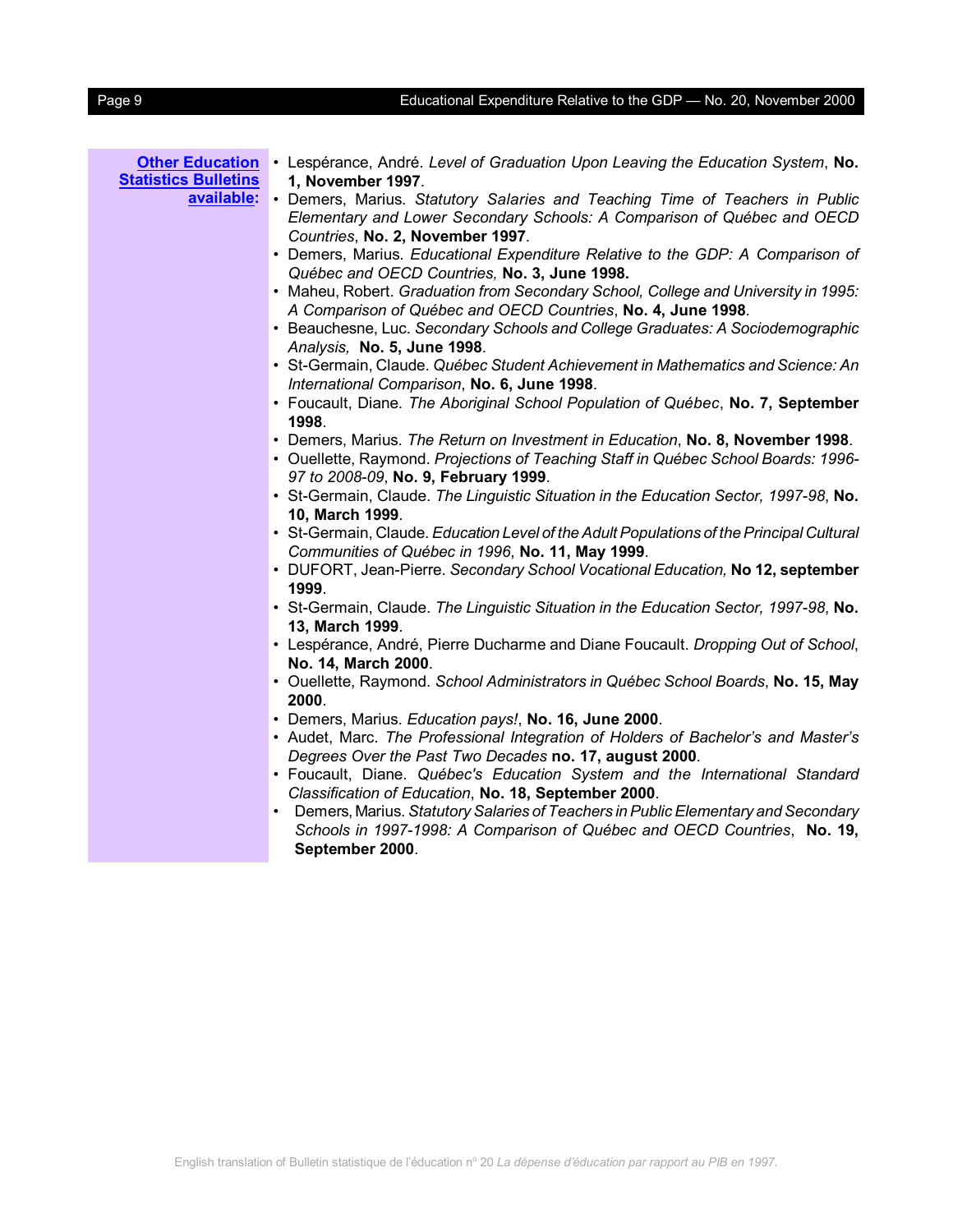# **APPENDIX 1**

|                                                                                               | Preschool<br>Education,                  | Non-University<br>Post-Secondary | University<br>Education | <b>Partial Total</b><br>(Post-Secondary | All Levels<br>(including     |
|-----------------------------------------------------------------------------------------------|------------------------------------------|----------------------------------|-------------------------|-----------------------------------------|------------------------------|
|                                                                                               | Elementary and<br>Secondary<br>Education | Education                        |                         | Education)                              | non-categorized<br>expenses) |
| Korea                                                                                         | 4.4                                      | 0.7                              | 1.8                     | 2.5                                     | 7.4                          |
| <b>United States</b>                                                                          | 4.2                                      | n/a                              | 2.6                     | 2.6                                     | 6.9                          |
| Sweden                                                                                        | 5.2                                      | n/a                              | 1.7                     | 1.7                                     | 6.9                          |
| Denmark                                                                                       | 5.4                                      | n/a                              | 1.2                     | 1.2                                     | 6.8                          |
| Austria                                                                                       | 4.8                                      | 0.5                              | 1.0                     | 1.5                                     | 6.5                          |
| Canada                                                                                        | 4.3                                      | 0.8                              | 1.4                     | 2.2                                     | 6.5                          |
| Finland                                                                                       | 4.5                                      | 0.3                              | 1.4                     | 1.7                                     | 6.3                          |
| France                                                                                        | 5.1                                      | 0.3                              | 0.9                     | 1.2                                     | 6.3                          |
| Switzerland                                                                                   | 4.7                                      | 0.2                              | 1.0                     | 1.2                                     | 6.0                          |
| Portugal                                                                                      | 4.4                                      | n/a                              | 1.0                     | 1.0                                     | 5.8                          |
| Germany                                                                                       | 4.1                                      | 0.4                              | 1.0                     | 1.4                                     | 5.7                          |
| Spain                                                                                         | 4.4                                      | n/a                              | 1.2                     | 1.2                                     | 5.7                          |
| Iceland                                                                                       | 4.4                                      | n/a                              | 0.7                     | 0.7                                     | 5.7                          |
| Australia                                                                                     | 3.9                                      | 0.3                              | 1.5                     | 1.8                                     | 5.6                          |
| Mexico                                                                                        | 4.4                                      | n/a                              | 1.1                     | 1.1                                     | 5.5                          |
| Belgium (Flemish comm.)                                                                       | 4.0                                      | n/a                              | 0.9                     | 0.9                                     | 5.2                          |
| Czech Republic                                                                                | 4.1                                      | 0.2                              | 0.7                     | 0.9                                     | 5.2                          |
| Hungary                                                                                       | 3.9                                      | 0.1                              | 1.0                     | 1.1                                     | 5.2                          |
| Ireland                                                                                       | 3.4                                      | 0.1                              | 1.4                     | 1.5                                     | 5.0                          |
| Greece                                                                                        | 3.7                                      | 0.3                              | 0.9                     | 1.2                                     | 4.9                          |
| Italy                                                                                         | 3.8                                      | n/a                              | 0.8                     | 0.8                                     | 4.8                          |
| Japan                                                                                         | 3.2                                      | 0.1                              | 0.9                     | 1.0                                     | 4.8                          |
| The Netherlands                                                                               | 3.4                                      | n/a                              | 1.2                     | 1.2                                     | 4.7                          |
| <b>Country average</b>                                                                        | 4.3                                      | 0.3                              | $1.1$                   | 1.4                                     | 5.8                          |
| Adjusted country average (without Greece, Hungary, Mexico, Poland, Czech Republic and Turkey) |                                          |                                  |                         |                                         |                              |
|                                                                                               | 4.3                                      | 0.2                              | 1.2                     | 1.4                                     | 5.9                          |
| Québec                                                                                        | 4.2                                      | 1.1                              | 1.7                     | 2.8                                     | 7.0                          |

## **Comparison of educational spending in relation to the GDP in Québec and the OECD countries in 1997, by educational level**

n/a: not available

Sources: OECD Countries: *Education at a Glance: OECD Indicators 2000*

Québec: Direction des statistiques et des études quantitatives, Ministère de l'Éducation du Québec

Note: We have grouped together the following elements of the OECD classification: post-secondary non-tertiary education and level B tertiary education (Table B4.1 of *Education at a Glance*). Québec's pre-university college-level education corresponds to level 4A post-secondary non-tertiary education and technical college-level education corresponds to level 5B tertiary education. These equivalencies are the same as those established by Statistics Canada for Canada.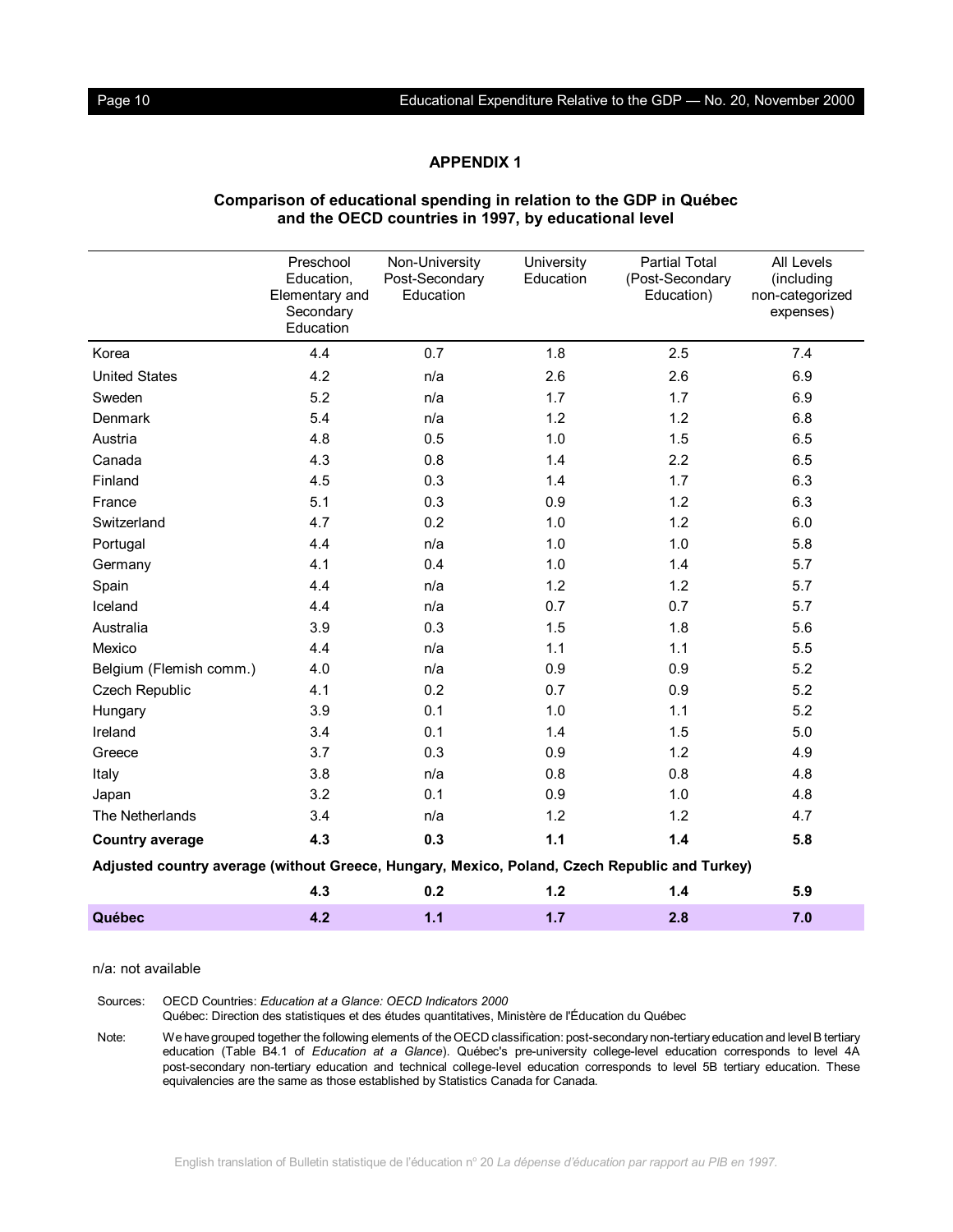# **APPENDIX 2**

Comparison of Québec and the OECD countries relative to total educational spending per-student per level of instruction in 1997 (in PPP-converted Canadian dollars)

|                                                                                               | <b>Elementary Education</b> | <b>Secondary Education</b> | <b>University Education</b> |  |  |
|-----------------------------------------------------------------------------------------------|-----------------------------|----------------------------|-----------------------------|--|--|
| Australia                                                                                     | 4 2 4 8                     | 6512                       | 14 058                      |  |  |
| Austria                                                                                       | 7 3 1 7                     | 9603                       | 11 684                      |  |  |
| Belgium (Flemish comm.)                                                                       | 4 4 5 8                     | 8 1 1 2                    | 9 1 6 0                     |  |  |
| Canada                                                                                        | n/a                         | n/a                        | 17 284                      |  |  |
| <b>Czech Republic</b>                                                                         | 2 2 8 5                     | 4 2 5 7                    | 7 201                       |  |  |
| Denmark                                                                                       | 7712                        | 8416                       | 8 5 28                      |  |  |
| Finland                                                                                       | 5 4 2 4                     | 5922                       | 8 4 0 9                     |  |  |
| France                                                                                        | 4 2 3 4                     | 7675                       | 8 2 3 1                     |  |  |
| Germany                                                                                       | 4 0 8 1                     | 7 189                      | 11789                       |  |  |
| Greece                                                                                        | 2749                        | 3018                       | 4729                        |  |  |
| Hungary                                                                                       | 2 3 7 9                     | 2 4 4 7                    | 6 3 4 9                     |  |  |
| Iceland                                                                                       | n/a                         | n/a                        | n/a                         |  |  |
| Ireland                                                                                       | 3 0 1 0                     | 4518                       | 9 3 5 1                     |  |  |
| Italy                                                                                         | 5931                        | 7 3 4 7                    | 6993                        |  |  |
| Japan                                                                                         | 6 0 8 2                     | 6918                       | 12 4 20                     |  |  |
| Korea                                                                                         | 3868                        | 4 1 1 3                    | 9952                        |  |  |
| Luxembourg                                                                                    | n/a                         | n/a                        | n/a                         |  |  |
| Mexico                                                                                        | 1 0 9 3                     | 2018                       | 5 2 8 4                     |  |  |
| The Netherlands                                                                               | 3899                        | 5837                       | 11725                       |  |  |
| New Zealand                                                                                   | n/a                         | n/a                        | n/a                         |  |  |
| Norway                                                                                        | 7 3 8 3                     | 8 1 5 3                    | 11818                       |  |  |
| Poland                                                                                        | 1 678                       | n/a                        | 5019                        |  |  |
| Portugal                                                                                      | 3798                        | 4 9 8 5                    | n/a                         |  |  |
| Spain                                                                                         | 3718                        | 4 9 9 7                    | 6 100                       |  |  |
| Sweden                                                                                        | 6420                        | 6 3 5 7                    | 15 177                      |  |  |
| Switzerland                                                                                   | 7 292                       | 10 575                     | 19 3 62                     |  |  |
| Turkey                                                                                        | n/a                         | n/a                        | 2803                        |  |  |
| <b>United Kingdom</b>                                                                         | 3748                        | 5 3 8 9                    | 9551                        |  |  |
| <b>United States</b>                                                                          | 6685                        | 8 4 5 3                    | 20 4 21                     |  |  |
| <b>Country average</b>                                                                        | 4 5 6 2                     | 6 209                      | 10 136                      |  |  |
| Adjusted country average (without Greece, Hungary, Mexico, Poland, Czech Republic and Turkey) |                             |                            |                             |  |  |
|                                                                                               | 5 2 2 7                     | 6899                       | 11 685                      |  |  |
| Québec                                                                                        | 5 2 7 7                     | 7 299                      | 17 739                      |  |  |

n/a: not available

Sources: OECD Countries: *Education at a Glance: OECD Indicators 2000*

Québec: Direction des statistiques et des études quantitatives, Ministère de l'Éducation du Québec

Note: For purposes of comparing Québec with the OECD countries, and taking into account the new OECD classification system (ISCED-97), we have considered per-student spending for tertiary education (type 5A tertiary education and advanced research degrees, where country data were available, otherwise the total amount for tertiary education was used).